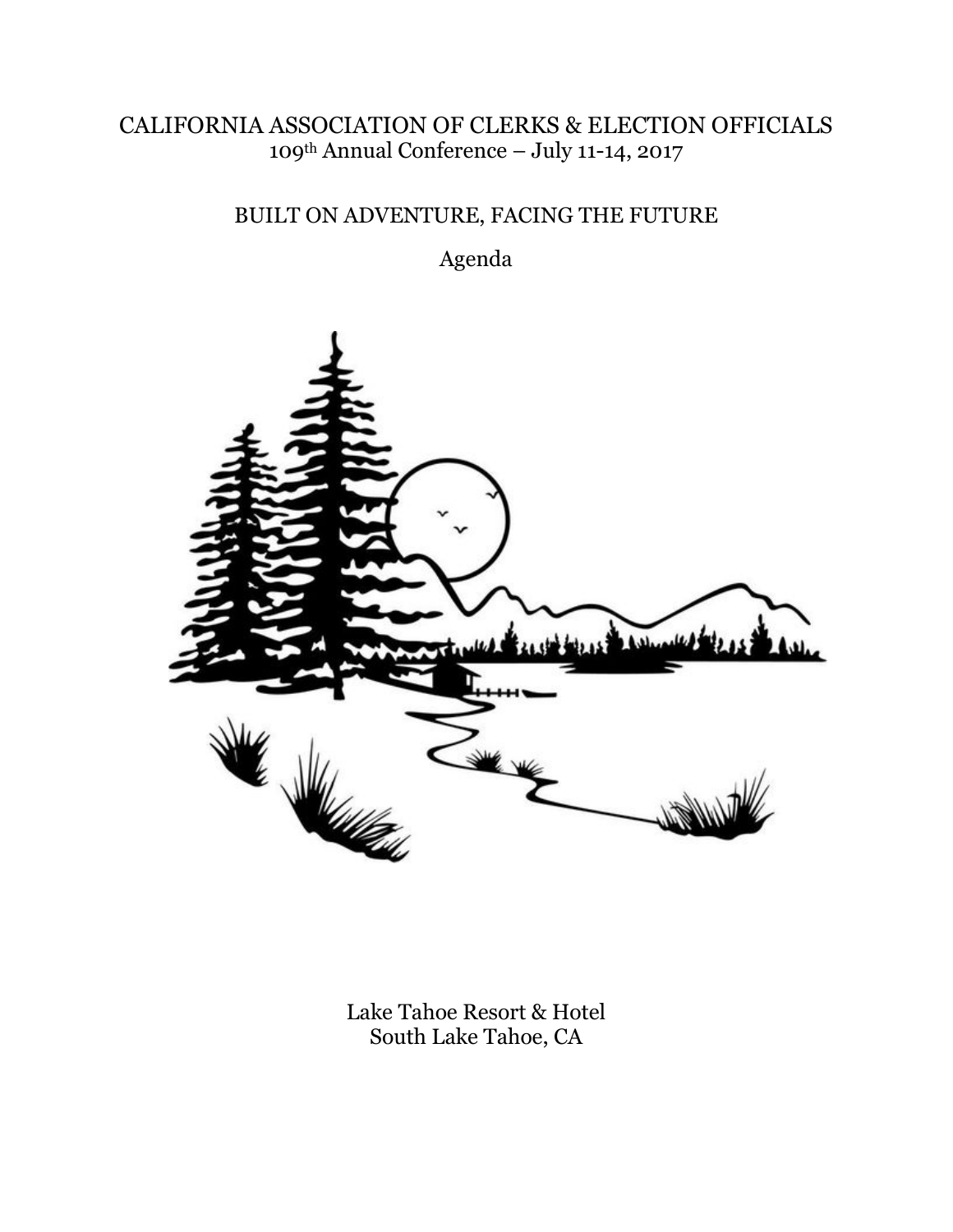## CALIFORNIA ASSOCIATION OF CLERKS & ELECTION OFFICIALS –Agenda

| <b>TUESDAY, JULY 11</b> |                                                                                                                                                                                                                                      | <b>ROOM</b> |
|-------------------------|--------------------------------------------------------------------------------------------------------------------------------------------------------------------------------------------------------------------------------------|-------------|
| $9 - 4$                 | Registration                                                                                                                                                                                                                         | Atrium      |
| $9 - 10:30$             | <b>ELECTIONS</b> – Voters with Specific Needs<br>Tim McNamara, Los Angeles County                                                                                                                                                    | Stanford    |
|                         | <b>ELECTIONS</b> – Fiscal Services<br>Alice Jarboe, Sacramento County                                                                                                                                                                | Nevada      |
|                         | <b>COUNTY CLERKS - CRM</b><br>Co-chair, Monique Blakely, Los Angeles County<br>Co-chair, Jaime Pailma, Los Angeles County                                                                                                            | Emerald     |
| 10:30-12                | <b>ELECTIONS</b> - Voting Systems<br>Tim McNamara, Los Angeles County                                                                                                                                                                | Stanford    |
|                         | <b>ELECTIONS</b> - VoteCal Business Process<br>John Gardner, Solano County                                                                                                                                                           | Stanford    |
|                         | <b>ELECTIONS</b> - Fiscal Services<br>Cathy Darling Allen, Shasta County                                                                                                                                                             | Nevada      |
|                         | <b>COUNTY CLERKS</b> - Legislative Meeting<br>Co-chair, Donna Allred, Sacramento County<br>Co-chair, Victoria Rodriguez, Riverside County                                                                                            | Emerald     |
| $12 - 1$                | Lunch on your own                                                                                                                                                                                                                    |             |
| $1 - 3$                 | <b>ELECTIONS</b> - Legislative Meeting<br>Co-chair, Jill LaVine, Sacramento County<br>Co-chair, Tricia Webber, Santa Cruz County                                                                                                     | Stanford    |
| $2 - 5$                 | <b>EXHIBIT VISITATION</b>                                                                                                                                                                                                            | Atrium      |
| $3 - 5$                 | <b>CACEO Board of Directors Meeting</b><br>President, Dean Logan, Los Angeles County<br>Vice President, Susan Ranochak, Mendocino County<br>Treasurer, Joseph Holland, Santa Barbara County<br>Secretary, Brandi Orth, Fresno County | Stanford    |
| $6 - 7:30$              | <b>WELCOME RECEPTION</b><br><b>Introductions of Exhibitors</b><br>Announcements/Awards                                                                                                                                               | Tallac      |

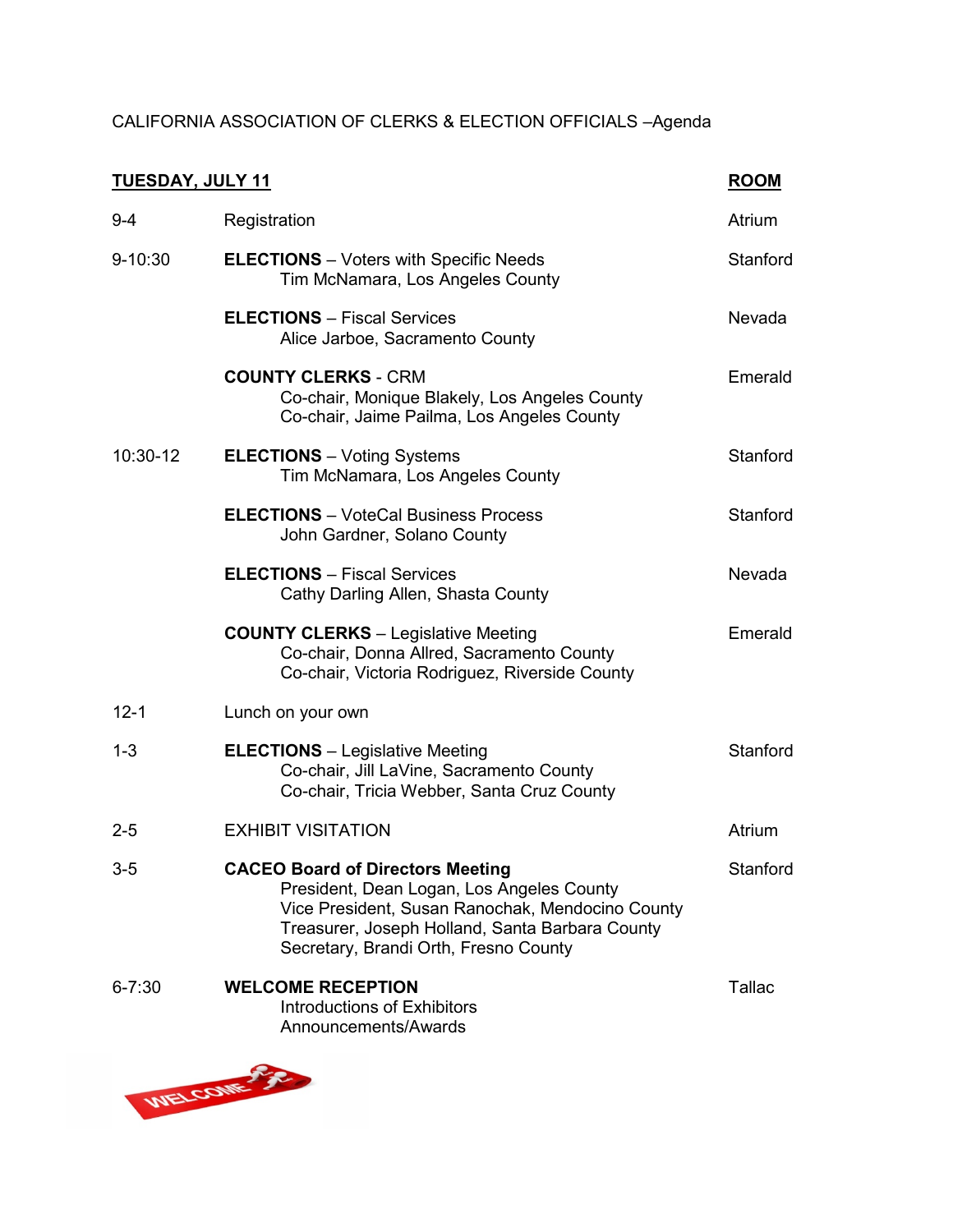| <b>WEDNESDAY, JULY 12</b> |                                                                                                                                                                                                                                                                                                                                                                                                              |                 |
|---------------------------|--------------------------------------------------------------------------------------------------------------------------------------------------------------------------------------------------------------------------------------------------------------------------------------------------------------------------------------------------------------------------------------------------------------|-----------------|
| $8 - 9$                   | Breakfast on Your Own/Exhibit Visitation                                                                                                                                                                                                                                                                                                                                                                     | Atrium          |
| $8 - 3$                   | Registration                                                                                                                                                                                                                                                                                                                                                                                                 | Atrium          |
| $9 - 10$                  | <b>Association General Session</b><br>Presentation of Colors<br>El Dorado County Sheriff Ceremonial Color Guard<br>Pledge<br>President, Dean Logan, Los Angeles County<br><b>National Anthem</b><br>Alana Schlag<br><b>Welcome Remarks</b><br>Sue Novasel, El Dorado County Supervisor District V<br><b>Roll Call</b><br>Secretary, Brandi Orth, Fresno County<br>Remarks<br>Secretary of State Alex Padilla | <b>Ballroom</b> |
| 10-10:30                  | Refreshment Break/Exhibit Visitation                                                                                                                                                                                                                                                                                                                                                                         | Atrium          |
| $10:30-12$                | <b>Association General Session</b><br>Leadership 2017: What Today's Government Leaders<br>Need to Know Now<br>David Rabiner, Rabiner Resources                                                                                                                                                                                                                                                               | <b>Ballroom</b> |

*County and other government leaders are under more pressure now than ever. Of course, revenue and service level projections dictate that "more with less" means something much different now. Clerks and election officials are competing for limited resources, despite providing mandated services. Dramatic advances in technology and social media have meant the general public sees more, talks more, and hears more, creating a bigger need for public sector transparency. More than ever, public officials and the people who work for them live in a fishbowl.*

*David's programs are fast, powerful, and funny, but more important; his presentations are substantive and practical. His common-sense approach and real-world examples are easy to listen to, and they compel change.*

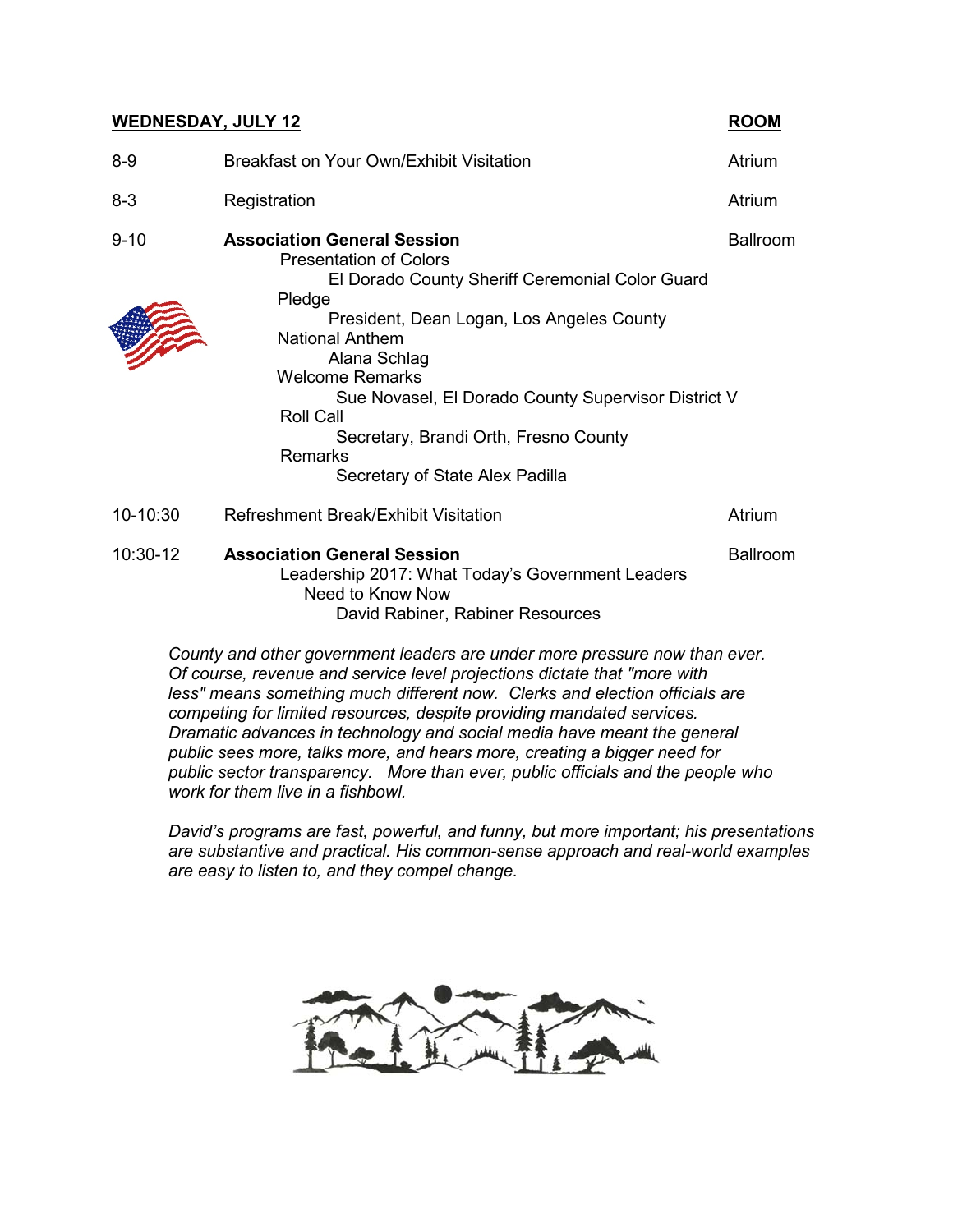### **WEDNESDAY, JULY 12<sup>TH</sup> Continued… ROOM ROOM**

12-1:45 **ASSOCIATION LUNCHEON Constanting Carden Atrium**<br>
"Mixed Nuts" Gary Allen and Mark Lund **Gary Allen and Mark Lund** 





*GARY ALLEN----- a Professional Guitar Player. Plays Lead and Backup Guitar and has played in 35 Countries around the World, as well as shows on Luxury Cruise Ships and USO.*

*MARK LUND------ A non-professional Old Time Fiddle Player. Has played in many Fiddle Contests including the National Old Time Fiddle Contest in Weiser Idaho.*

| $1:45-3$   | <b>Association General Session continued</b><br>David Rabiner, Rabiner Resources | <b>Ballroom</b> |
|------------|----------------------------------------------------------------------------------|-----------------|
| $3 - 3:30$ | Refreshment Break/Exhibit Visitation                                             | Atrium          |
| $3:30-5$   | <b>Association General Session continued</b><br>David Rabiner, Rabiner Resources | <b>Ballroom</b> |

Dinner on Your Own

### **THURSDAY, JULY 13 ROOM**

| $8 - 9$  | <b>Breakfast on Your Own/Exhibit Visitation</b>                                                                                      | Atrium   |
|----------|--------------------------------------------------------------------------------------------------------------------------------------|----------|
| $8 - 12$ | Registration                                                                                                                         | Atrium   |
| $9 - 10$ | <b>ELECTIONS</b> – Legislative Updates<br>Jill LaVine, Sacramento County<br>Tricia Webber, Santa Cruz County                         | Emerald  |
|          | Receive up-to-date information on current and pending legislation                                                                    |          |
|          | <b>ELECTIONS</b> - United States Postal Service Updates<br>Cindy Cornelison, USPS Supervisor Reno<br><b>Business Mail Entry Unit</b> | Emerald  |
|          | <b>COUNTY CLERKS</b> – Legislative Updates<br>Donna Allred, Sacramento<br>Victoria Rodriguez, Riverside County                       | Stanford |

*Receive up-to-date information on current and pending legislation.*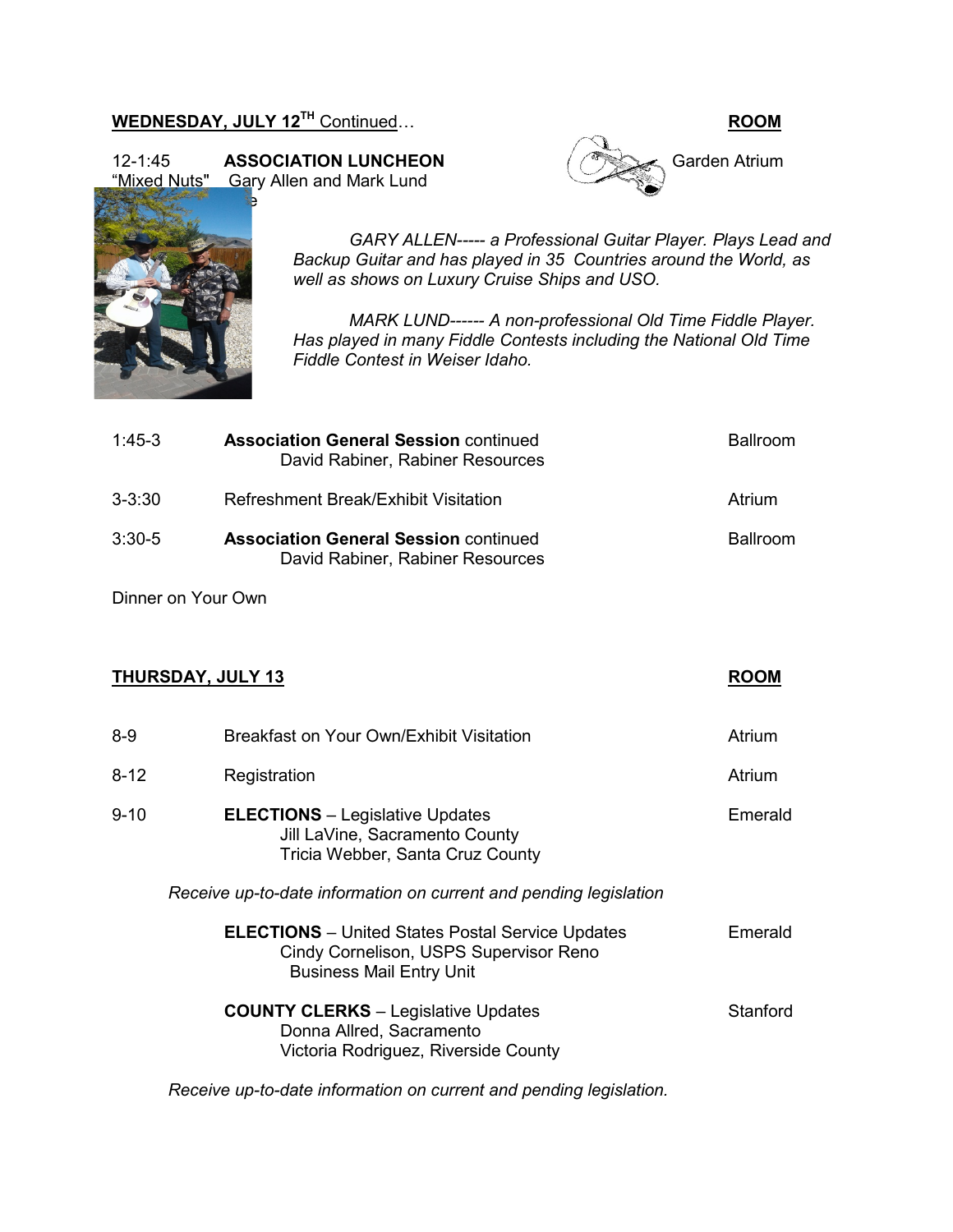### **THURSDAY, JULY 13<sup>TH</sup> Continued… ROOM**

- 10-10:45 Refreshment Break/Exhibit Visitation **Attack** Atrium 10:45-12 **ELECTIONS** – Voting System Replacement/ Emerald Certification Panel Tim McNamara, Los Angeles County **OTIN** Susan Lapsley, Secretary of State's Office Nakesha Robinson, Secretary of State's Office Cathy Darling Allen, Shasta County
	- **COUNTY CLERKS** Wedding Chapels and Ceremonies Stanford Sheri Kasza, Placer County Olga Lobato, Marin County Debi Bautista, Tuolumne County David Valenzuela, Ventura County



- *Learn what process other counties go through to sell wedding merchandise and create beautiful new wedding suites. We will also explore the newest wedding suites throughout the state.*
- 12-1:30 Lunch on Your Own
- 1:30-3 **ELECTIONS** VoteCal Now Emerald Ken White, Secretary of State's Office John Gardner, Solano County Jana Lean, Secretary of State's Office



*VoteCal status – where we are now and anticipated developments in the future.* 

**ELECTIONS**- Voters Accessibility Advisory Committee Fred Nisen, Supervising Attorney for Voting Rights Paul Spencer, Staff Attorney for Voting Rights

*A discussion on the importance of a VAAC for all counties, best practices on how to establish a VAAC, recruiting new members and conducting VAAC meetings.* 

**ELECTIONS** – California Civic Engagement Project (CCEP) Mindy Romero, Director, CCEP New Vote Center Siting Tool Overview

*The California Civic Engagement Project will present an overview of a Voter Center Siting Tool being developed with DataKind and seek input from election officials on needs and wants.*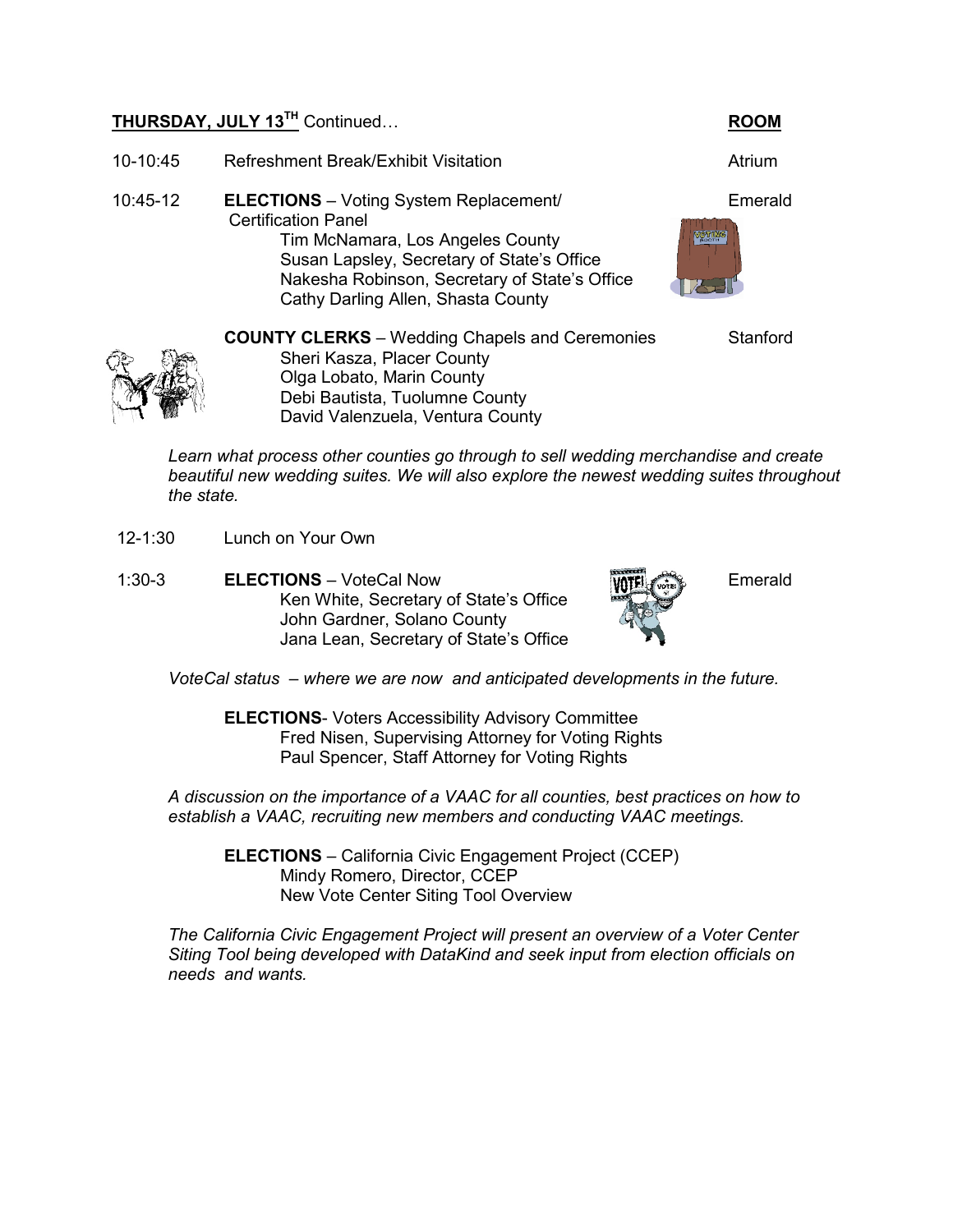#### **THURSDAY, JULY 13** Continued: **Room**



*The California Department of Public Health-Vital Records will address updates from the State Registrar, including diacritical marks on vital events, digital signatures on marriage certificates, and the marriage index project.*

3-3:30 Refreshment Break/Exhibit Visitation **Attack** Atrium 3:30-5 **ELECTIONS** - Emerald David Becker, Executive Director for the Center for Election Innovation and Research



**ELECTIONS** – Breaking Down the Barriers David Beirne, Director Federal Voting Assistance Program

*The Federal Voting Assistance Program will present its 2016 lessons learned on assisting military and overseas voters, as well as share our preparations for 2018. FVAP will also share its research finding on voter behavior and absentee ballot processing.*

**COUNTY CLERKS** – Mutual Problems Stanford Donna Allred, Sacramento County Victoria Rodriguez, Riverside County

*What issues have come up? How are counties handling these issues? Have your questions answered in a collaborative, safe environment.*

### 6-9 **ASSOCIATION PRESIDENT'S BANQUET**

Cocktails **Atrium** Dinner Ballroom Ballroom Remarks President Dean Logan, Los Angeles County Awards Entertainment – Al Skinner Comedy Magician